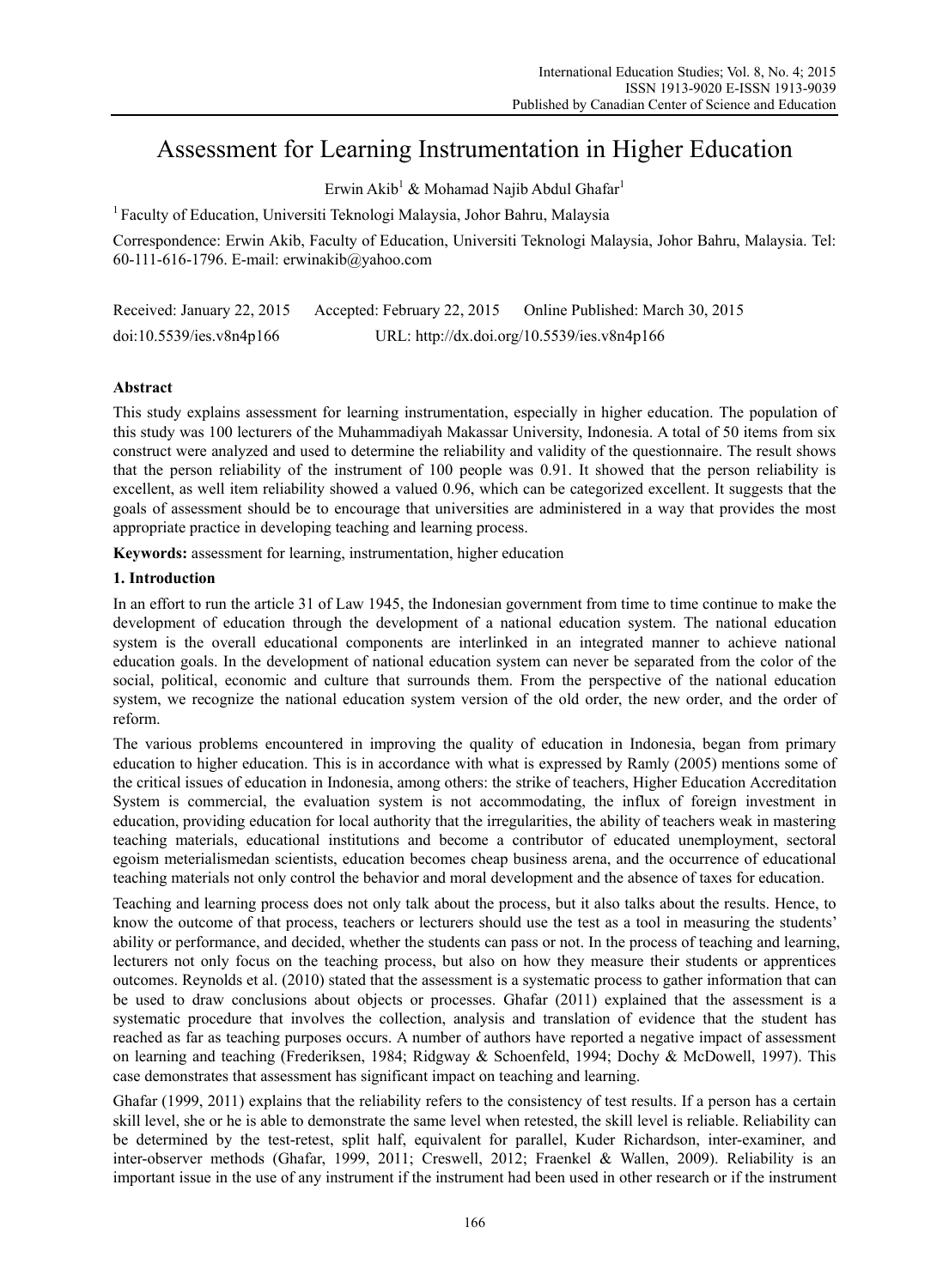is built for the purpose of research. Validity is most important when preparing or selecting an instrument. Researchers intend to obtain information using an instrument. Validity include types of measures and procedures of measurement, including formal tests, observation techniques, interview protocols, questionnaires, self-report affective measures, projective devices, and so on (Ghafar, 1999, 2011; Goodwin, 2002). The term validity includes two aspects, what is to be measured and how consistently it is measured (Ebel & Frisbie, 1991).

Historically, the term "assessment for learning" begins with the term formative assessment that includes an assessment for learning has been observed by Black and Wiliam (2006) and Newton (2007) from writing Scriven (1967) first distinguishes the difference between formative and summative assessment purposes, the work of Bloom, Hasting and Madaus (1971) and the work of Sadler (1989), which highlights the importance of formative set criteria to inform students about learning.

Important assessment for learning research works for teachers and students has begun in the UK (Black, Swann, & Wiliam, 2006; Ecclestone, 2002; Gardner et al., 2008; Gipps, 2002; Hayward, 2007; Marshall & Drummond, 2006; Stobart, 2009) the USA (Brokhart, 2001; Popham, 2008; Stiggins, 2002; Tierney & Charland, 2007) Hong Kong (Carless, 2007), New Zealand (Cowie, 2005b; Hattie & Tumpeley, 2007) and in other places around the world.

The focus of assessment for learning is increasing students' achievement (Reeves, 2001) and the students learn rather than teaching (Harris, 2007). Assessment for learning also includes the feedback designed to provide immediate, relevant and useful information to students and the formative feedback aims to provide information communicated to the students to support the modification of thought or behavior to improving learning (Shute, 2008).

Assessment for learning relate to practices, such as sharing criteria with students, developing a classroom talk and asking questions, providing appropriate feedback, and allowing peer and self-assessment (Black and Wiliam 1998a) all requiring the active involvement of students. Learning is seen as a process rather than a product (Sadler, 2007). Teachers need to provide opportunities for students to learn to understand and to engage in thoughtful discussion. Students are not passive recipients of knowledge. They have become their own learning controller for self-assessment and peer assessment. Carless (2005) showed the two cases for the implementation of assessment for learning in Hong Kong. One of the cases that show how an English teacher in primary schools share the assessment criteria with the students and the students grab a part in assessing their peers using a checklist.

Additional cases reported how an English teacher incorporated evaluating peer in the classroom in order to increase student grammar. According to this study (James & Pedder, 2006; Keppell & Carless, 2006; Marshall & Drummond, 2006; Munns & Woodward, 2006) uses the implementation of assessment for learning as a pedagogical training is far additional complex. Bernstein (cited in Munns & Woodward, 2006) provides a lens that displays the subject of interpretation influential educator and student beliefs, personality and manipulation to help understand the complexity. Moreover, in the context of society and a very important strategy in assessment for learning and never linear and closed as a series of relate above. This is while training can inform theory assessment for learning. Reality that teachers and students debate can help researchers explain and understand the dynamics of the relationship assessment. Furthermore, Stiggins (2004, 2006) stated that assessment for learning argues that students learn best when they know what is expected and required for success, and they understand how to close the gap between their own work and the standard for success. The strategy in providing students with this knowledge about what is expected can be found in the use of scoring guide. Accessible instructional scoring guides or rubrics can provide students with important information that can lead students to become self-regulated learner (Saddler and Andrade, 2004).

#### **2. Research Objective**

A research was carried out with the objective to investigate the assessment for learning instrumentation in higher education.

#### **3. Methodology**

The research design utilized was the descriptive survey design, involving only a one-time response to the questionnaire. Fraenkel and Wallen (2009) explained that survey research is intended to obtain data to determine specific characteristics of a group. The Rasch model analysis is used as a tool to know the reliability of the instruments. The items used are the Likert scale type totaling 50 items. The questions were formulated based on six constructs for Assessment for Learning.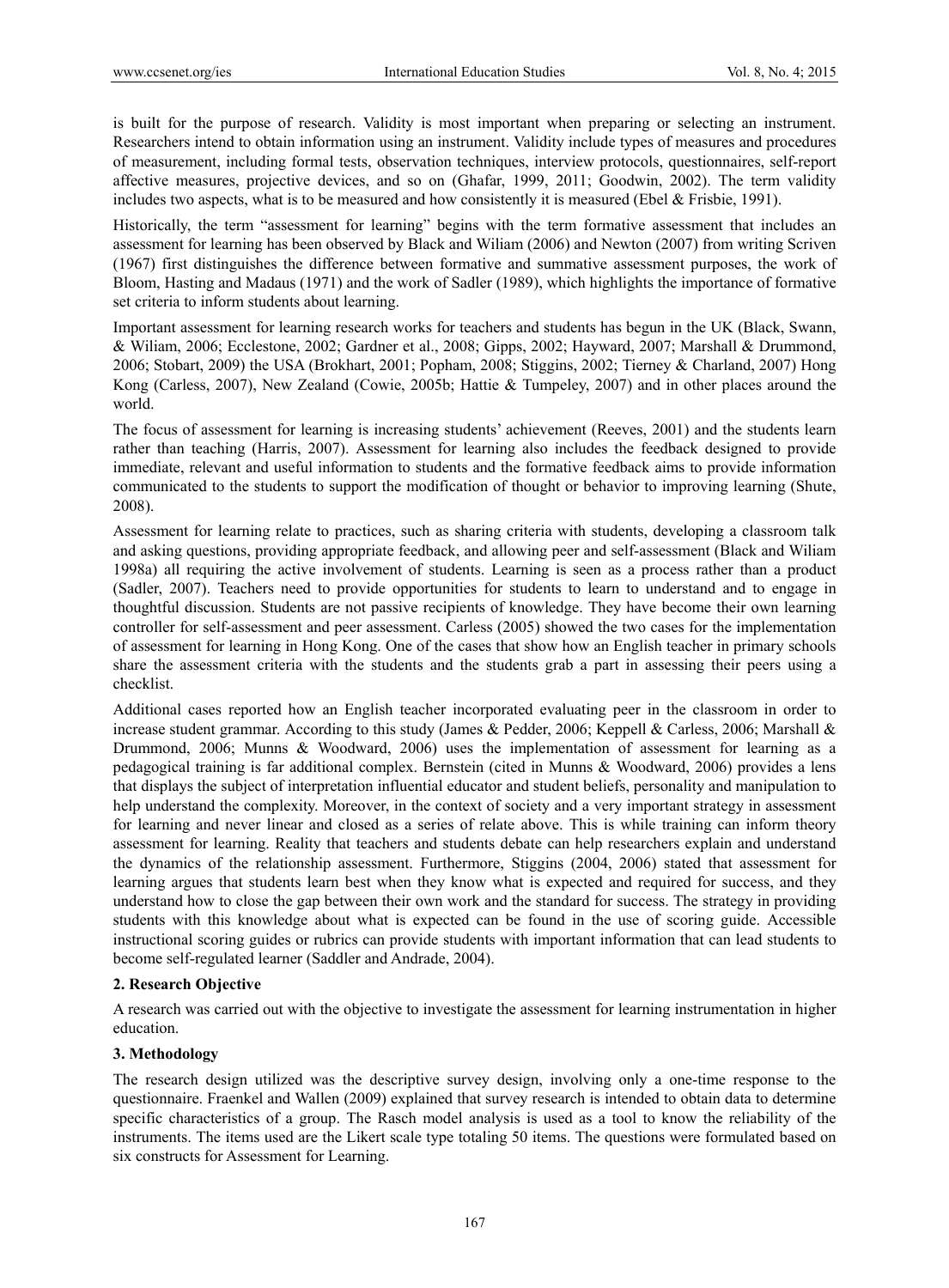# *3.1 Design of Instrument*

The constructs and construct indicators or items of the questionnaire were divided into six constructs which are Sharing Learning Objectives (SLO), Helping Pupils (HP), Peer and Self-Assessment (PSA), Providing Feedback (PF), Promoting Confidence (PC), and Involving in Reviewing and Reflecting (IRR).

## *3.2 Population*

The populations of this research were all of the lecturers of University of Muhammadiyah, which has education faculty in Indonesia, and the sampling technique used purposive sampling, therefore the number of samples was 100 lecturers at the faculty of education of University Muhammadiyah of Makassar, South Sulawesi, Indonesia.

## *3.3 Validation of Instrument*

The instrument validation involved four steps: (i) metadata analysis, (ii) expert validation, (iii) pilot test, and (iv) data analysis using the Rasch Measurement Model with Winstep software. After completing the metadata analysis, the instrument was validated for constructing and content validity of expert in Measurement and Evaluation, Faculty of Education UTM and for face validity for by expert in Language education of the Makassar Muhammadiyah University for face validity. After correcting the instrument as suggested, the pilot study was conducted. Finally, the data were analyzed measure the validity and reliability using the Rasch Measurement Model.

## *3.4 Data Analysis*

A total of 50 items from six construct were analyzed and used to determine the reliability and validity of the questionnaire. Statements were coded as numerical responses with Likert Scale rather than as words or phrases. All data were verified by hand checking, coded numerically, and entered onto the SPSS version 20. The analysis using RASCH Model with Winstep software for validation process was then carried out.

#### **4. Findings**

The first step is to analyze the questionnaire whether some items needed to be deleted or modified. The reliability and validity of the questionnaire were measured using person reliability, item reliability, item dimensionality, and difficulty level of scales. In the person misfit table, the columns that needed to be observe were Pt-Measure Corr., outfit MNSQ and Z-STD, and infit MNSQ) and ZSTD (Azrilah, 1996). If the outfit MNSQ and Z-Std value is large, but the infit MNSQ and ZSTD value is within the range, the misfit is still acceptable because of the sloppy response (Azrilah, 1996).

#### *4.1 Person Reliability*

The person reliability of the instrument of 100 people was 0.91. It showed that the person reliability is excellent (Fisher, 2007). After deleting 26 responds, the Rasch analysis has conducted for the other 74 responds. Person reliability, increased from 0.91 to 0.94. It indicated that the reliability of the instrument was still within the excellent category (Fisher, 2007), as shown in the Table 1.

|                             | <b>Total Score</b> |      |           |           |                   | Model Error | Infit                     |                              | Outfit                       |             |
|-----------------------------|--------------------|------|-----------|-----------|-------------------|-------------|---------------------------|------------------------------|------------------------------|-------------|
|                             |                    |      | Count     | Measure   |                   |             | <b>MNSQ</b>               | <b>ZSTD</b>                  | <b>MNSQ</b>                  | <b>ZSTD</b> |
| <b>MEAN</b>                 | 206.3              |      | 50.0      | 2.46      |                   | .25         | 1.04                      | $\Omega$                     | .99                          | $-.1$       |
| S.D.                        | 13.9               |      | $\Omega$  | .87       |                   | .02         | .31                       | 1.5                          | .30                          | 1.5         |
| MAX.                        | 231.0              |      | 50.0      | 4.16      |                   | .30         | 2.08                      | 4.1                          | 1.97                         | 3.8         |
| MIN.                        | 173.0              |      | 50.0      | .65       |                   | .21         | .47                       | $-3.1$                       | .44                          | $-3.5$      |
| <b>REAL RMSE</b>            |                    | .27  | TRUE      | <b>SD</b> | .83               |             | 3.14<br><b>SEPARATION</b> |                              | <b>PERSON RELIABILTY .91</b> |             |
| <b>REAL RMSE</b><br>.25     |                    | TRUE | <b>SD</b> | .84       | <b>SEPARATION</b> | 3.33        |                           | <b>PERSON RELIABILTY .92</b> |                              |             |
| $S.E.$ OF PERSON MEAN = .09 |                    |      |           |           |                   |             |                           |                              |                              |             |

#### Table 1. Person reliability for 100 respondents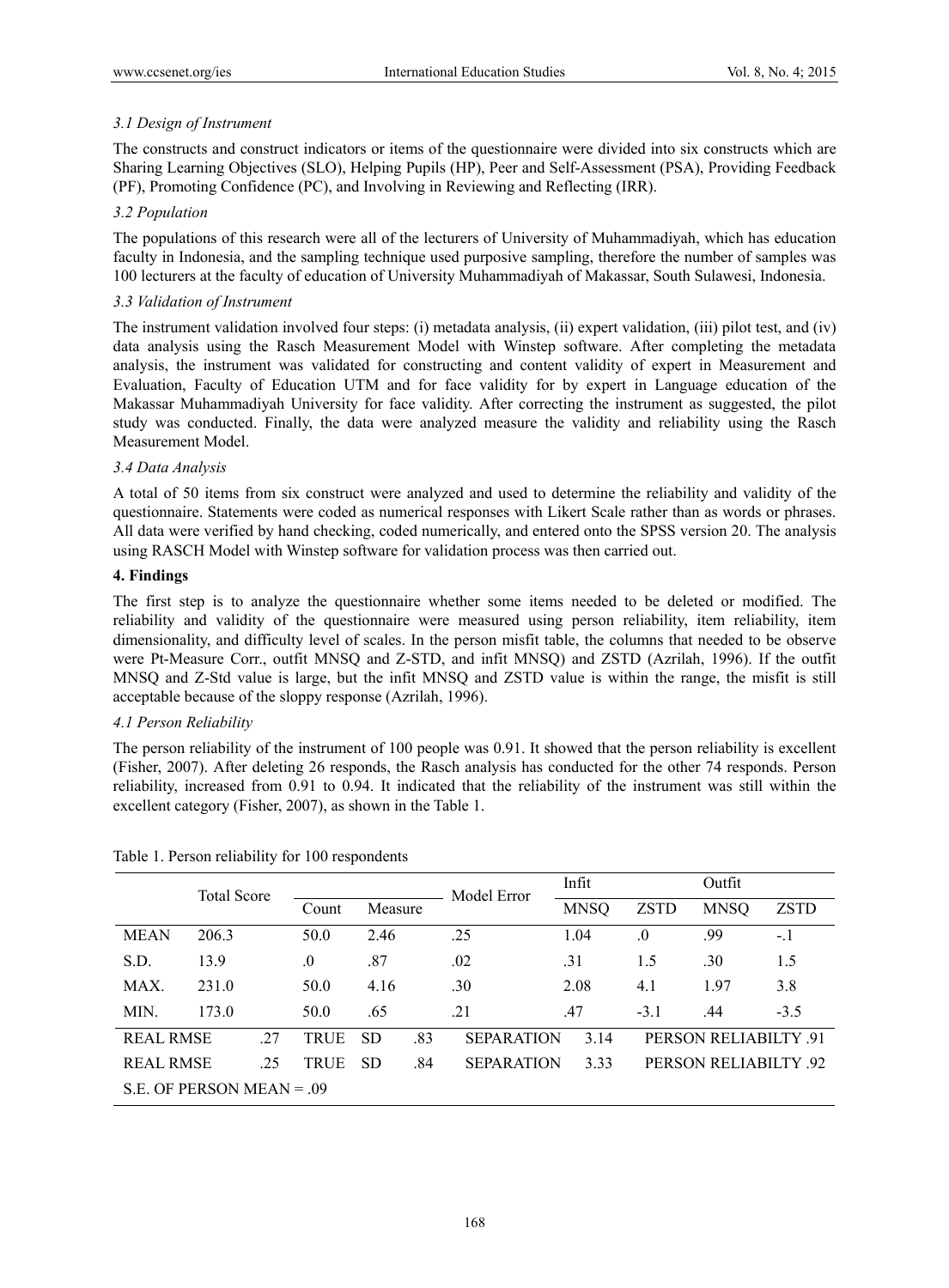|                             | <b>Total Score</b> |     |             |                   | Model Error       | Infit       |                        | Outfit                       |             |
|-----------------------------|--------------------|-----|-------------|-------------------|-------------------|-------------|------------------------|------------------------------|-------------|
|                             |                    |     | Count       | Measure           |                   | <b>MNSQ</b> | <b>ZSTD</b>            | <b>MNSQ</b>                  | <b>ZSTD</b> |
| <b>MEAN</b>                 | 205.9              |     | 50.0        | 3.03              | .27               | 1.01        | $\Omega$               | .99                          | $-.1$       |
| S.D.                        | 14.9               |     | $\Omega$    | 1.09              | .02               | .26         | 1.3                    | .25                          | 1.3         |
| MAX.                        | 231.0              |     | 50.0        | 5.00              | .32               | 1.48        | 2.1                    | 1.40                         | 1.7         |
| MIN.                        | 173.0              |     | 50.0        | .85               | .24               | .45         | $-3.3$                 | .41                          | $-3.6$      |
| <b>REAL RMSE</b>            |                    | .29 | TRUE        | <b>SD</b><br>1.05 | <b>SEPARATION</b> | 3.67        | PERSON RELIABILTY . 93 |                              |             |
| <b>REAL RMSE</b><br>.27     |                    |     | <b>TRUE</b> | SD<br>1.05        | <b>SEPARATION</b> | 3.87        |                        | <b>PERSON RELIABILTY .94</b> |             |
| $S.E.$ OF PERSON MEAN = .13 |                    |     |             |                   |                   |             |                        |                              |             |

Table 2. The person reliability, after deleting 26 respondents

DELETED: 26 PERSON

#### PERSON RAW SCORE-TO-MEASURE CORRELATION = 1.00

CRONBACH ALPHA (KR-20) PERSON RAW SCORE "TEST" RELIABILITY = .94

#### *4.2 Item Reliability*

Item reliability showed a valued 0.96, which can be categorized excellent (Fisher, 2007). The misfits' pattern to be considered were focused on the three (3) columns, that are 0.4 <Point Measure Correlation (PtMea Corr) value <0.85, 0.5 < outfit Mean Square (MNSQ) value <1.5, and -2 < outfit Z-Standard (ZSTD) value <+2 (Azrilah, 1996).

| Table 3. Item reliability for 74 respondents |  |
|----------------------------------------------|--|
|----------------------------------------------|--|

| <b>Total Score</b>          |       |      |                 |           |                   | Model Error       | Infit       |                   | Outfit            |             |
|-----------------------------|-------|------|-----------------|-----------|-------------------|-------------------|-------------|-------------------|-------------------|-------------|
|                             |       |      | Count           | Measure   |                   |                   | <b>MNSQ</b> | <b>ZSTD</b>       | <b>MNSQ</b>       | <b>ZSTD</b> |
| <b>MEAN</b>                 | 304.7 |      | 74.0            | .00       |                   | .22               | .99         | $-.3$             | .99               | $-.4$       |
| S.D.                        | 25.5  |      | $\Omega$        | 1.21      |                   | .02               | .40         | 2.3               | .41               | 2.3         |
| MAX.                        | 342.0 |      | 74.0            | 2.45      |                   | .25               | 1.90        | 4.2               | 1.95              | 4.3         |
| MIN.                        | 249.0 |      | $-1.98$<br>74.0 |           |                   | .19               | .35         | $-5.3$            | .34               | $-5.4$      |
| <b>REAL RMSE</b>            |       | .24  | TRUE            | <b>SD</b> | 1.19              | <b>SEPARATION</b> | 4.95        | <b>ITEM</b>       | <b>RELIABILTY</b> | 96          |
| <b>REAL RMSE</b><br>.22     |       | TRUE | <b>SD</b>       | 1.19      | <b>SEPARATION</b> | 5.31              | <b>ITEM</b> | <b>RELIABILTY</b> | - 97              |             |
| $S.E.$ OF PERSON MEAN = .17 |       |      |                 |           |                   |                   |             |                   |                   |             |

#### *4.3 Item Validity*

Table 4 indicates the scale of 40 persons. There are five (5) scales. They were Strongly Agree (SA), Agree (A), Uncertain (U), Disagree (D), and Strongly Disagree (SD). In the Rasch measurement model, the differences between each ranking are taken into account. The difference must be in the range of 1.5<s<5.0 (Azrilah, 1996).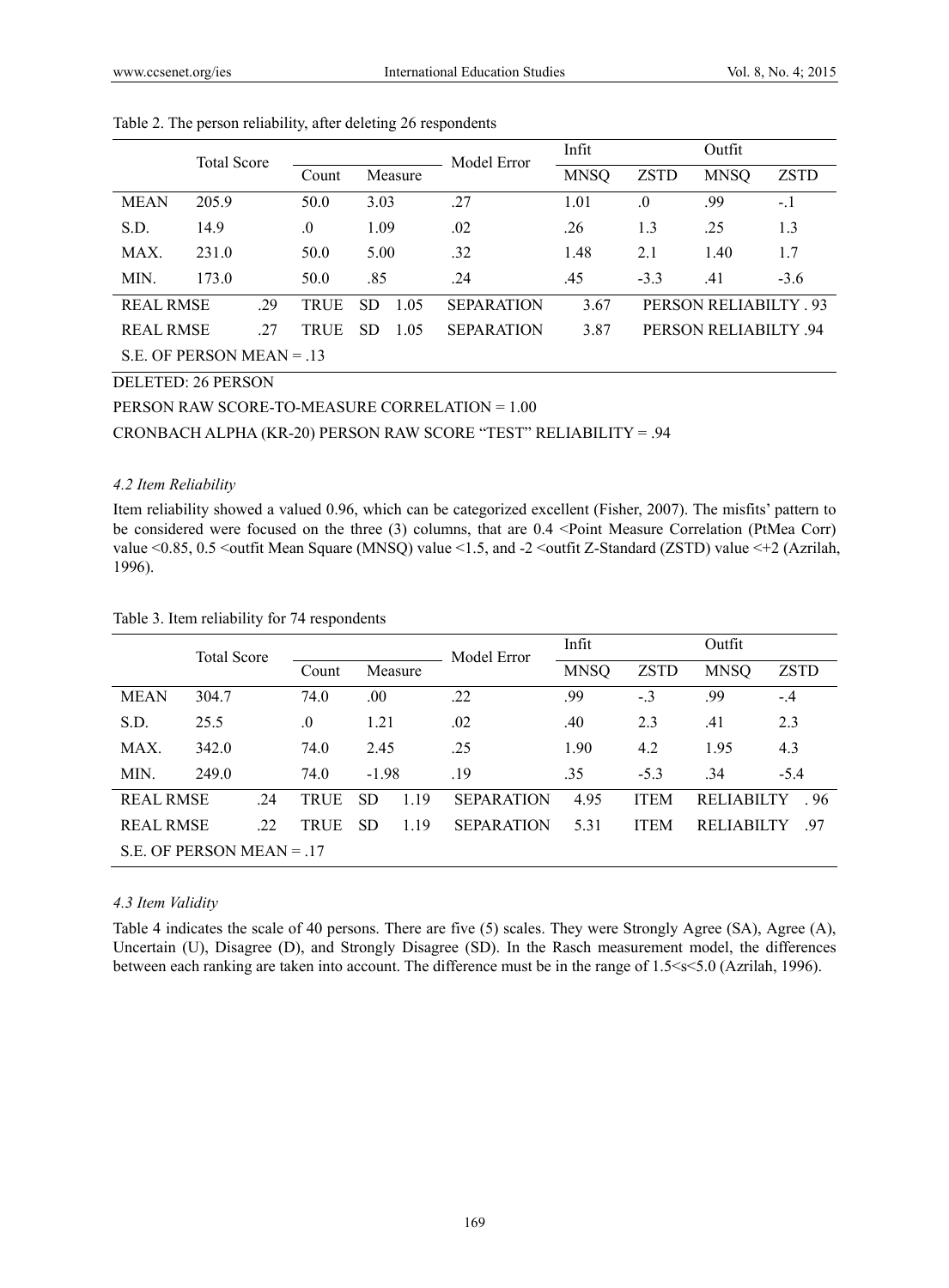| Category<br>Label | Score | Observed<br>Count | $\frac{0}{0}$ | Observed<br>Average | Sample<br>Expect | Infit<br><b>MNSQ</b> | Outfit<br><b>MNSQ</b> | Structure<br>Calibratin | Category<br>Measure |   |
|-------------------|-------|-------------------|---------------|---------------------|------------------|----------------------|-----------------------|-------------------------|---------------------|---|
|                   |       |                   | $\theta$      | .88                 | $-74$            | 1.87                 | 2.25                  | <b>NONE</b>             | $-4.68$             |   |
| 2                 |       | 67                |               | .24                 | .01              | 1.16                 | 1.29                  | $-3.49$                 | $-2.49$             | 2 |
|                   |       | 486               | 13            | 1.17                | 1.24             | .94                  | .93                   | $-1.40$                 | $-37$               |   |
| 4                 | 4     | 2080              | 56.           | 2.86                | 2.86             | .96                  | .91                   | .59                     | 2.47                | 4 |
|                   | 5     | 1064              | 29            | 4.39                | 4.37             | 1.04                 | 1.00                  | 4.30                    | 5.42                |   |

# Table 4. Scale calibration of 74 persons SUMMARY OF CATEGORY STRUCTURE. Model="R"

OBSERVED AVERAGE is mean of measures in the category. It is not a parameter estimate.

In Rasch Measurement Model, the probability of responses, whether the scales are equally distributed can be measured or using the scale calibration. Calibration scale is designed to identify the level of difficulty of the questionnaire on the grading scale. It is mandatory to have respondents' information in terms of their ability in distinguishing the scale rating. It was found that the scale differences scales were more than 1.5 and less than 5 except in scale 2 (Disagree) and 5 (Strongly Agree). This indicated that the respondents found difficulty to distinguish the scale 2 (Disagree) and scale 5 (Strongly Agree).

#### **5. Conclusion**

This study showed that the person reliability was categorized as fair, but the item reliability was as Excellent, and the respondents found difficulty to distinguish the scale 2 (Disagree) and scale 5 (Strongly Agree). This study shows the importance of considering symmetry measures due to the gap between person reliability, item reliability, and difficulty level of scales.

#### **References**

- Azrilah, A. A. (1996). *Rasch model fundamentals: Scale constructs and measurement structure*. Integrated Advance Planning Sdn. Bhd.
- Black, P., & Wiliam, D. (2004). The formative purpose: Assessment must first promote learning. In M. Wilson (Ed.), *Towards coherence between classroom assessment and accountability*. Chicago: University of Chicago Press.
- Black, P., & Wiliam, D. (2006). Developing a theory of formative assessment. In J. Gardner (Ed.), *Assessment and learning* (pp. 81-100). London: Sage.
- Bloom, B. S., Hasting, J. T., & Madaus, G. F. (1971). *Handbook on Formative and Summative Evaluation of Student Learning*. McGraw-Hill Book Co, New York.
- Brookhart, S. M. (2001). Successful students' formative and summative uses of assessment information. *Assessment in Education, 8*(2), 153-169. http://dx.doi.org/10.1080/09695940123775
- Carless, D. (2007a). Learning-oriented assessment: Conceptual basis and practical implications. *Innovations in Education and Teaching International, 44*(1), 57-66. http://dx.doi.org/10.1080/14703290601081332
- Carless, D. (2007b). Conceptualizing pre-emptive formative assessment. *Assessment in Education, 14*(2), 171-184. http://dx.doi.org/10.1080/09695940701478412
- Cowie, B. (2005b). Pupil commentary on assessment for learning. *Curriculum Journal, 16*(2), 137-151. http://dx.doi.org/10.1080/09585170500135921
- Creswell, J. W. (2012). *Educational Research (Planning, Conducting, and Evaluating Quantitative and Qualitative Research)* (4th ed.). Boston, USA: Pearson.
- Dochy, F. J. R. C., & McDowell, L. (1997). Introduction assessment as a tool for learning. *Studies in Educational Evaluation, 23*(4), 279-298. http://dx.doi.org/10.1016/S0191-491X(97)86211-6
- Dochy, F., Segers, M. S. R., & Sluijsmans, D. (1999). The use of self-, peer and coassessment in higher education: A literature review. *Studies in Higher Education, 24*(3), 331-350. http://dx.doi.org/10.1080/03075079912331379935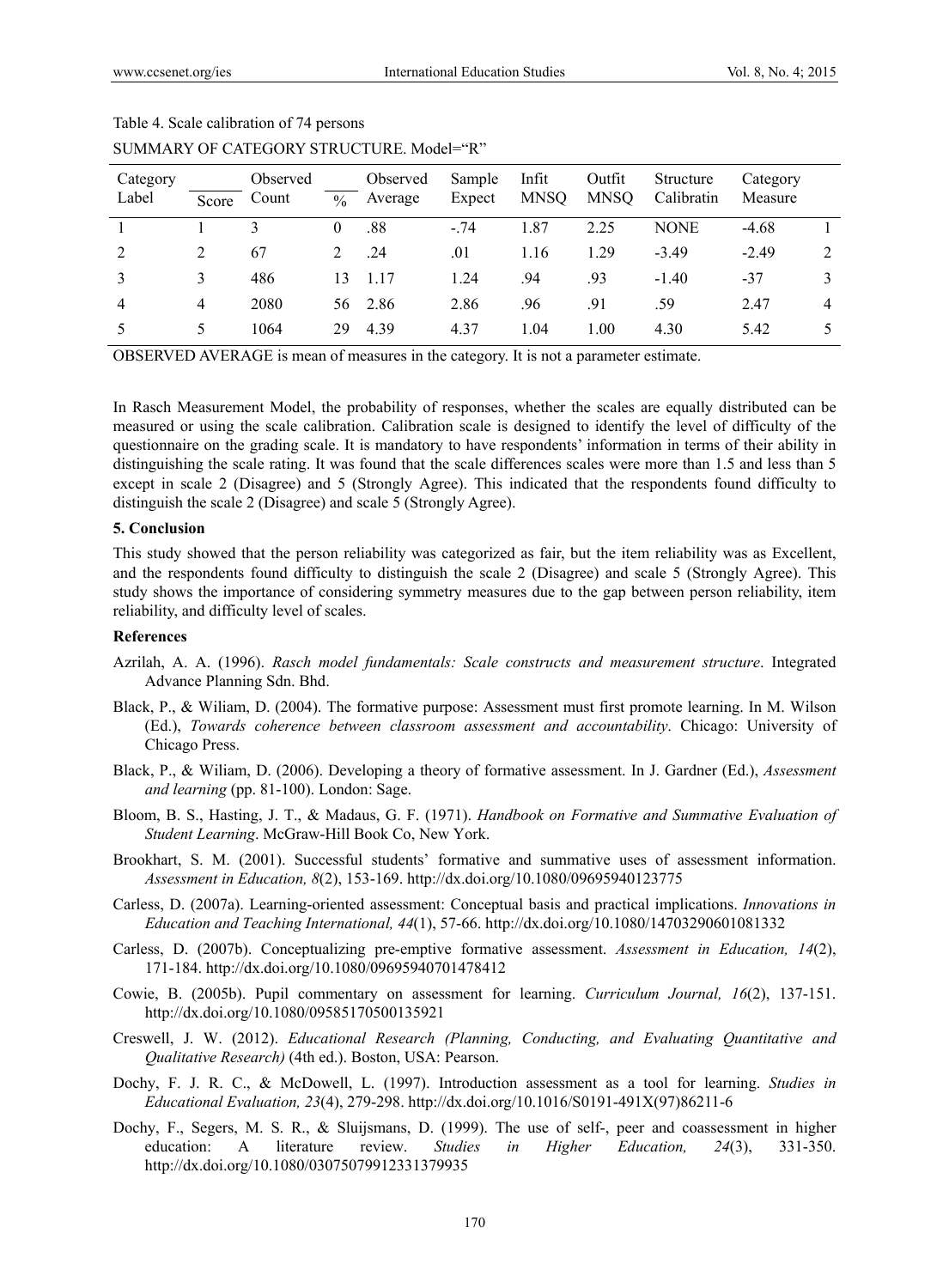- Ebel, R. L., & Frisbie, D. A. (1990). *Essentials of Educational Measurement* (5th ed.). Englewood Cliffs, N.J.: Prentice-Hall.
- Ecclestone, K. (2002). *Learning autonomy in post-compulsory education: The politics and practice of formative assessment*. London: Routledge.
- Fisher, W. P. (2007). Rating scale instrument quality criteria. *Rasch Measurement Transactions, 21*(1), 1095.
- Fraenkel, J. R., & Wallen, N. E. (2009). How to Design and Evaluate Research in Education. *Qualitative Research* (7th ed.). McGraw-Hill Higher Education.
- Frederiksen, J. R., & Collins, A. (1989). A systematic approach to educational testing. *Educational researcher, 18*(9), 27-32. http://dx.doi.org/10.3102/0013189X018009027
- Gardner, J. et al. (2008). *Changing assessment practice: Process, principles and standards*. London: Assessment Reform Group.
- Ghafar, M. N. A. (1999). *Penyelidikan Pendidikan*. Skudai: Penerbit Universiti Teknologi Pendidikan Malaysia.
- Ghafar, M. N. A. (2003). *Reka Bentuk Tinjauan Soal Selidik Pendidikan*. Skudai: Penerbit UTM.
- Ghafar, M. N. A. (2011). *Pembinaan & Analisis Ujian Bilik Darjah*. Edisi Kedua. Skudai: Penerbit UTM Press.
- Gipps, C. (2002). Sociocultural perspectives on assessment. In G. Wells, & G. Claxton (Eds.), *Learning for life in the 21st century* (pp. 73-83). Oxford: Blackwell publishers. http://dx.doi.org/10.1002/9780470753545.ch6
- Goodwin, L. D. (2002). Changing conceptions of measurement validity: An update on the new Standards. *Journal of Nursing Education, 41*(3), 100-106.
- Harris, L. (2007). Employing formative assessment in the classroom. *Improving Schools, 10*(3), 249-260. http://dx.doi.org/10.1177/1365480207082558
- Hattie, J., & Timperley, H. (2007). The power of feedback. *Review of Educational Research, 77*(1), 81-112. http://dx.doi.org/10.3102/003465430298487
- Hayward, L. (2007). Curriculum, pedagogies and assessment in Scotland: The quest for social justice. 'Ah kent yir faither'. *Assessment in Education: Principles, Policy & Practice, 14*(2), 251-268.
- Kimberlin, C., & Winterstein, A. G. (2008). Fundamentals Validity and reliability of measurement instruments used in research. *Am J Health-Syst Pharm* (Vol. 65). http://dx.doi.org/10.2146/ajhp070364
- Linacre, J. M. (2014). *Reliability and separation of measures*. Winsteps Help.
- Marshall, B., & Drummond, M. (2006). How teachers engage with Assessment for Learning: Lessons from the classroom. *Research Papers in Education, 21*(2), 133-149. http://dx.doi.org/10.1080/02671520600615638
- Newton, P. E. (2007). Clarifying the purposes of educational assessment. *Assessment in Education, 14*(2), 149-170. http://dx.doi.org/10.1080/09695940701478321
- Perkins, K., Wright, B. D., & Dorsey. (2000). Multiple regression via measurement [diagnosing gout]. *Rasch Measurement Transactions, 14*(1), 729-730
- Popham, W. J. (2008). *Transformative assessment*. Alexandria, VA: Association for Supervision and Curriculum Development.
- Ramly, N. (2005). *Membangun Pendidikan yang Memberdayakan dan Mencerahkan*. Jakarta: Grafindo.
- Reeves, D. B. (2001). Standards make a difference: The influence of standards in classroom assessment. *NASSP Bulletin, 85*(5), 5-12. http://dx.doi.org/10.1177/019263650108562102
- Ridgway, J., & Schoenfeld, A. H. (1994). *Balanced Assessment: Designing Assessment Schemes to Promote Desirable Change in Mathematics Education*. Keynote paper for the EARLI Email Conference on Assessment.
- Sadler, D. R. (1989) Formative assessment and the design of instructional systems. *Instructional Science, 18*, 119-144. http://dx.doi.org/10.1007/BF00117714
- Sadler, D. R. (1998). Formative assessment: Revisiting the territory. *Assessment in Education: Principles, Policy, and Practice, 5*, 77-84. http://dx.doi.org/10.1080/0969595980050104
- Sadler, D. R. (2007). Beyond feedback, developing student capability in complex appraisal. *Assessment & Evaluation in Higher Education, 35*, 535-550. http://dx.doi.org/10.1080/02602930903541015